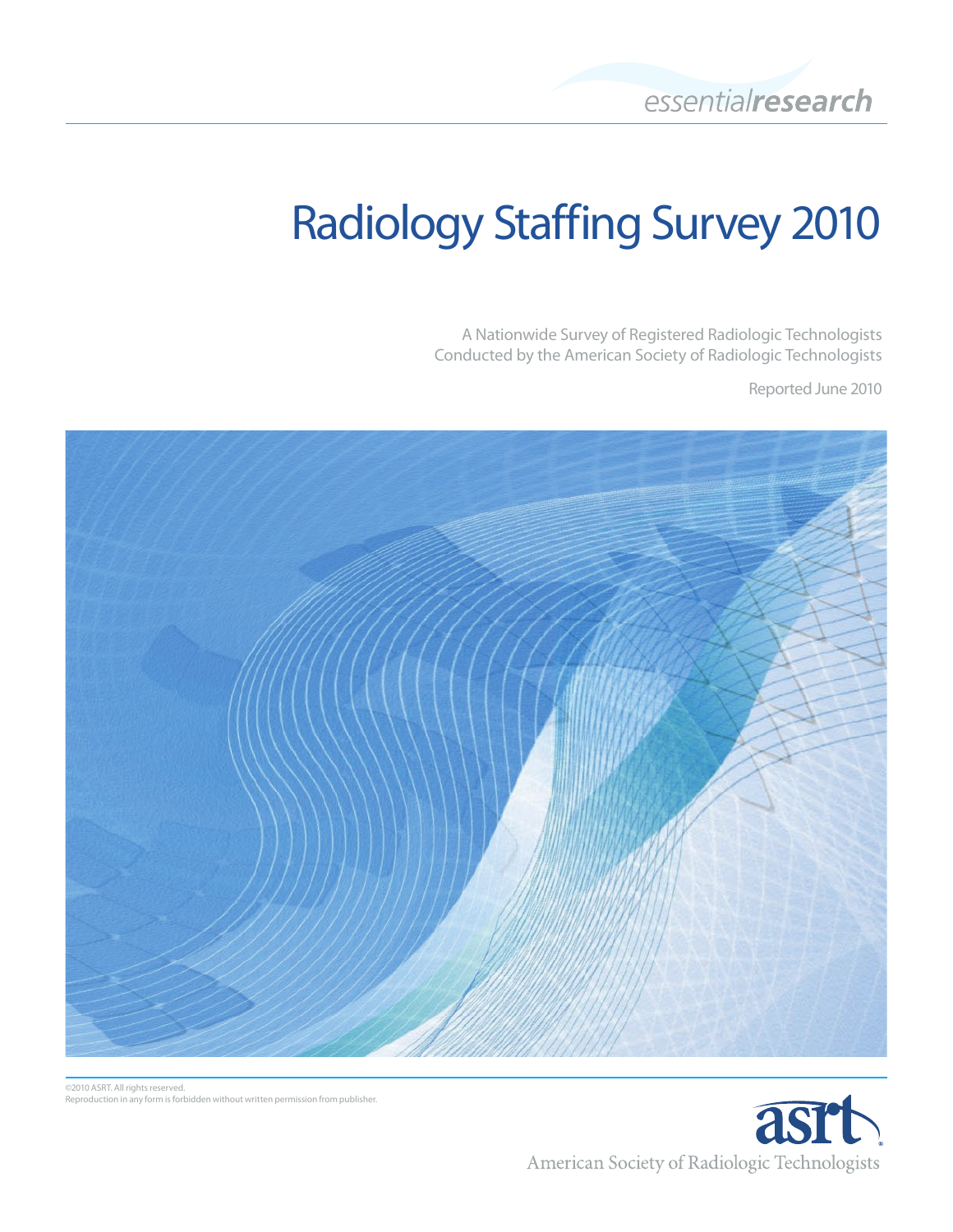# **Table of Contents**

| For each of the following job titles, please provide the budgeted |  |
|-------------------------------------------------------------------|--|
| and vacant full-time employees (FTEs) for your organization in    |  |
|                                                                   |  |
|                                                                   |  |
|                                                                   |  |
| If budgeted FTEs in any of these disciplines have increased over  |  |
|                                                                   |  |
| If budgeted FTEs in any of these disciplines have decreased over  |  |
|                                                                   |  |
|                                                                   |  |
|                                                                   |  |
|                                                                   |  |
|                                                                   |  |
| Describe how your facility's overall recruitment of R.T.s in the  |  |
|                                                                   |  |
| Describe how your facility's turnover rate of employees in the    |  |
|                                                                   |  |
|                                                                   |  |
|                                                                   |  |
|                                                                   |  |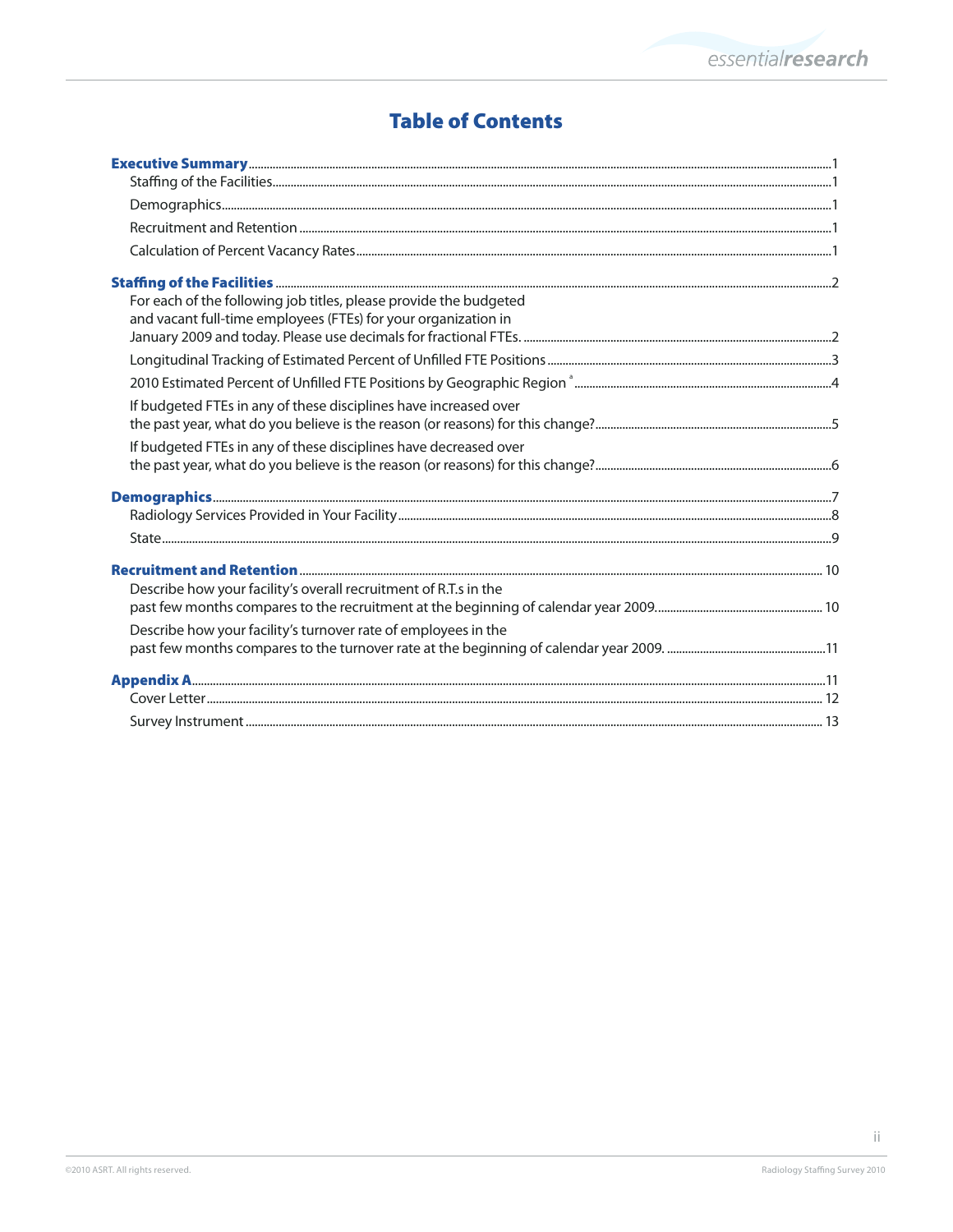# Executive Summary

A Radiology Staffing Survey questionnaire was e-mailed on June 1, 2010, to 12,604 managers/directors/chiefs of U.S. radiology facilities. At the close of the survey on July 6, 2010, a total of 1,654 completed questionnaires had been submitted resulting in a response rate of 13.1%.

The sample size of 1,654 yields a margin of error for overall percentages (at the 95% confidence interval for the population percentage) of a maximum  $\pm$  2.4%.

To keep the report at a minimal length, questions 2 through 4 and verbatim responses to open-ended questions were not included, but can be provided upon request.

# **Staffing of the Facilities**

Facilities reported their 2010 mean budgeted full-time employees (FTEs) as:

- R (10.6).
- CT  $(5.0)$ .
- $CVIT(4.6)$ .
- $S(4.1)$ .
- $M(3.9)$ .
- MR (3.8).
- $NMT(2.9)$ .
- Staff with other specialties (4.6).

The 2010 budgeted FTEs in each specialty, along with vacant and recruiting figures, produces estimated percent unfilled positions as:

- $S(4.6\%)$ .
- CVIT (3.5%).
- MR (3.4%).
- $CT (2.6\%).$
- NMT (2.1%).
- $R$  (2.1%).
- M (1.8%).
- Staff with other specialties (3.9%).
- Radiography has experienced a decline of 8.2% when tracked longitudinally over the past seven years, with the estimated percent unfilled FTE positions at 10.3% in 2003 down to 2.1% in 2010.
- The mountain geographic region (ID, MT, WY, NV, UT, CO, AZ, NM) has the highest overall vacancy rate across all disciplines at 3.9%, with the east south central region (KY, TN, MS, AL) having the lowest at 1.3%.
- Exactly 71.2% of the respondents reported no increase in budgeted FTEs for any of the specialties in which their facilities provide services.

• About 62% of the respondents reported no decrease in budgeted FTEs.

## **Demographics**

The services provided at facilities were reported as:

- R (87.3%).
- $S(69.5\%)$ .
- CT (66.0%).
- MR (66.0%).
- M (60.1%).
- NMT (50.7%).
- CVIT (30.2%).
- Exactly 42.4% of the respondents chose "Department/ facility manager or director" as closest to their job titles and 33.5% chose "Chief technologist."
- Approximately 30% of the respondents considered their facilities to be in rural locations, 40% suburban and 30% urban.

#### **Recruitment and Retention**

- A majority (54.4%) of the respondents indicated that their facility is "currently not recruiting" new FTEs.
- • When asked about their facility's employee turnover rate, 46.5% indicated "there has been no turnover."

#### **Calculation of Percent Vacancy Rates**

The estimated proportion of unfilled positions for a given specialty for the population of U.S. hospital-based radiology facilities is defined as:

(total # of FTEs vacant and recruiting) (total # of FTEs budgeted for that specialty)

which is equivalent to:

```
(mean # of vacant and recruiting FTEs per facility)
(mean # of budgeted FTEs per facility)
```
The percentage of unfilled positions equals the proportion of unfilled positions times 100%.

For example, in radiography the mean for budgeted FTE is equal to 10, when divided by the mean for vacant and recruiting FTE positions (.25), this yields a percent of unfilled FTE positions of 2.5%.

Only facility/specialty combinations for which both the number of budgeted FTEs and the number of vacant and recruiting FTEs were reported (or, in the case of missing vacant and recruiting but nonzero budgeted implied to be zero) were included in the calculation of vacancy rates.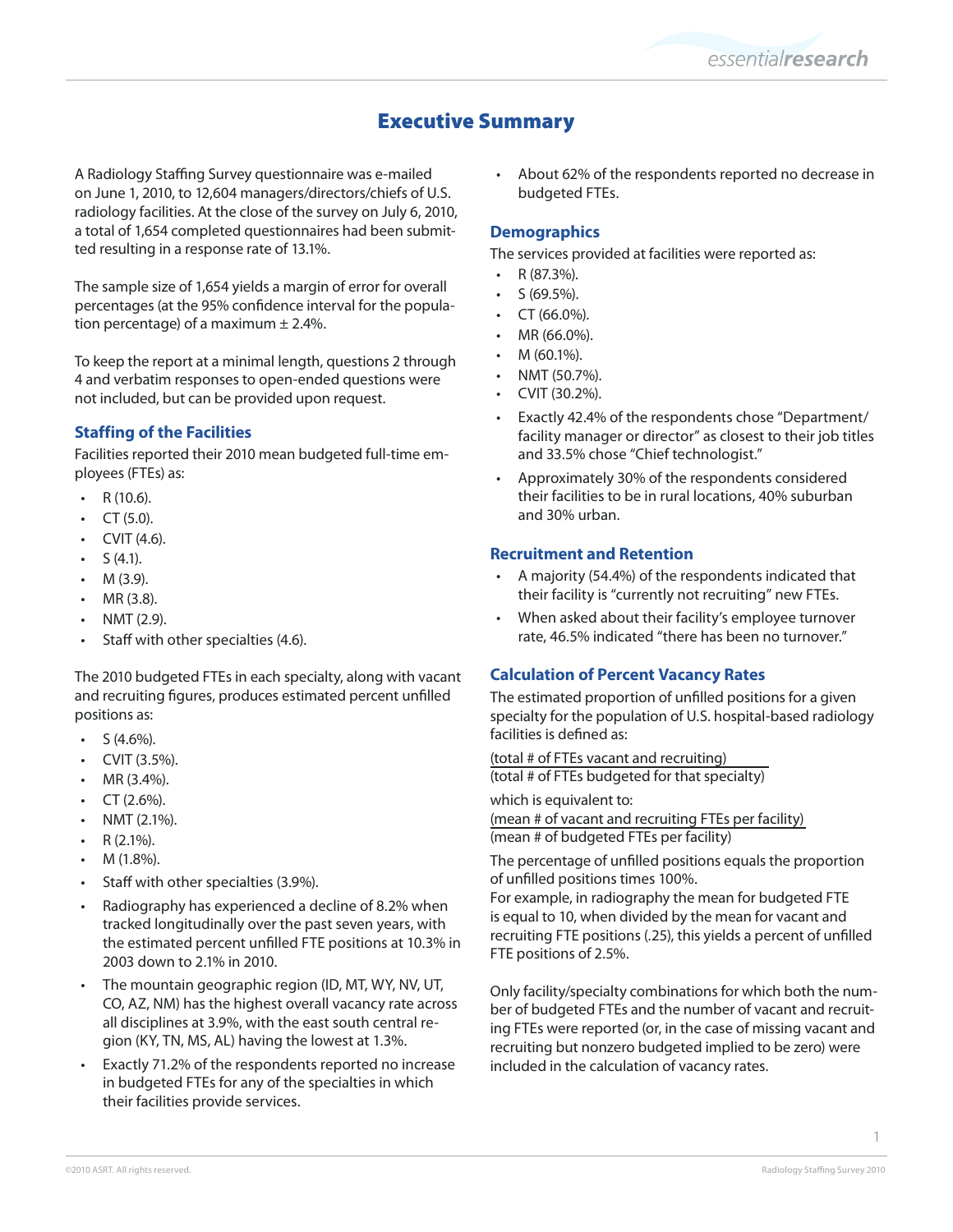# Staffing of the Facilities

For each of the following job titles, please provide the budgeted and vacant full-time employees (FTEs) for your organization in January 2009 and today. Please use decimals for fractional FTEs.

# **2009**

| <b>Discipline</b> | N     | Mean<br><b>Budgeted FTEs</b> | N     | Mean<br>Vacant and<br><b>Recruiting FTEs</b> | <b>Estimated</b><br><b>Percent Unfilled</b><br><b>FTE Positions</b> |
|-------------------|-------|------------------------------|-------|----------------------------------------------|---------------------------------------------------------------------|
| S                 | 696   | 3.9                          | 698   | 0.21                                         | 5.4%                                                                |
| <b>CVIT</b>       | 224   | 4.5                          | 225   | 0.19                                         | 4.2%                                                                |
| MR                | 644   | 3.8                          | 649   | 0.12                                         | 3.2%                                                                |
| <b>CT</b>         | 672   | 4.8                          | 674   | 0.17                                         | 3.5%                                                                |
| R                 | 1,015 | 10.0                         | 1,015 | 0.25                                         | 2.5%                                                                |
| <b>NMT</b>        | 457   | 2.9                          | 457   | 0.08                                         | 2.8%                                                                |
| M                 | 620   | 4.0                          | 618   | 0.09                                         | 2.3%                                                                |
| Other             | 136   | 4.2                          | 137   | 0.17                                         | 4.1%                                                                |

#### **2010**

| <b>Discipline</b> | N   | Mean<br><b>Budgeted FTEs</b> | N   | Mean<br>Vacant and<br><b>Recruiting FTEs</b> | <b>Estimated</b><br><b>Percent Unfilled</b><br><b>FTE Positions</b> |
|-------------------|-----|------------------------------|-----|----------------------------------------------|---------------------------------------------------------------------|
| S                 | 661 | 4.1                          | 665 | 0.19                                         | 4.6%                                                                |
| <b>CVIT</b>       | 227 | 4.6                          | 230 | 0.16                                         | 3.5%                                                                |
| <b>MR</b>         | 616 | 3.8                          | 621 | 0.13                                         | 3.4%                                                                |
| CT                | 632 | 5.0                          | 637 | 0.13                                         | 2.6%                                                                |
| R                 | 929 | 10.6                         | 923 | 0.23                                         | 2.1%                                                                |
| <b>NMT</b>        | 442 | 2.9                          | 443 | 0.06                                         | 2.1%                                                                |
| M                 | 586 | 3.9                          | 587 | 0.07                                         | 1.8%                                                                |
| Other             | 122 | 4.6                          | 124 | 0.18                                         | 3.9%                                                                |

## **Estimated Percent Unfilled FTE Positions**

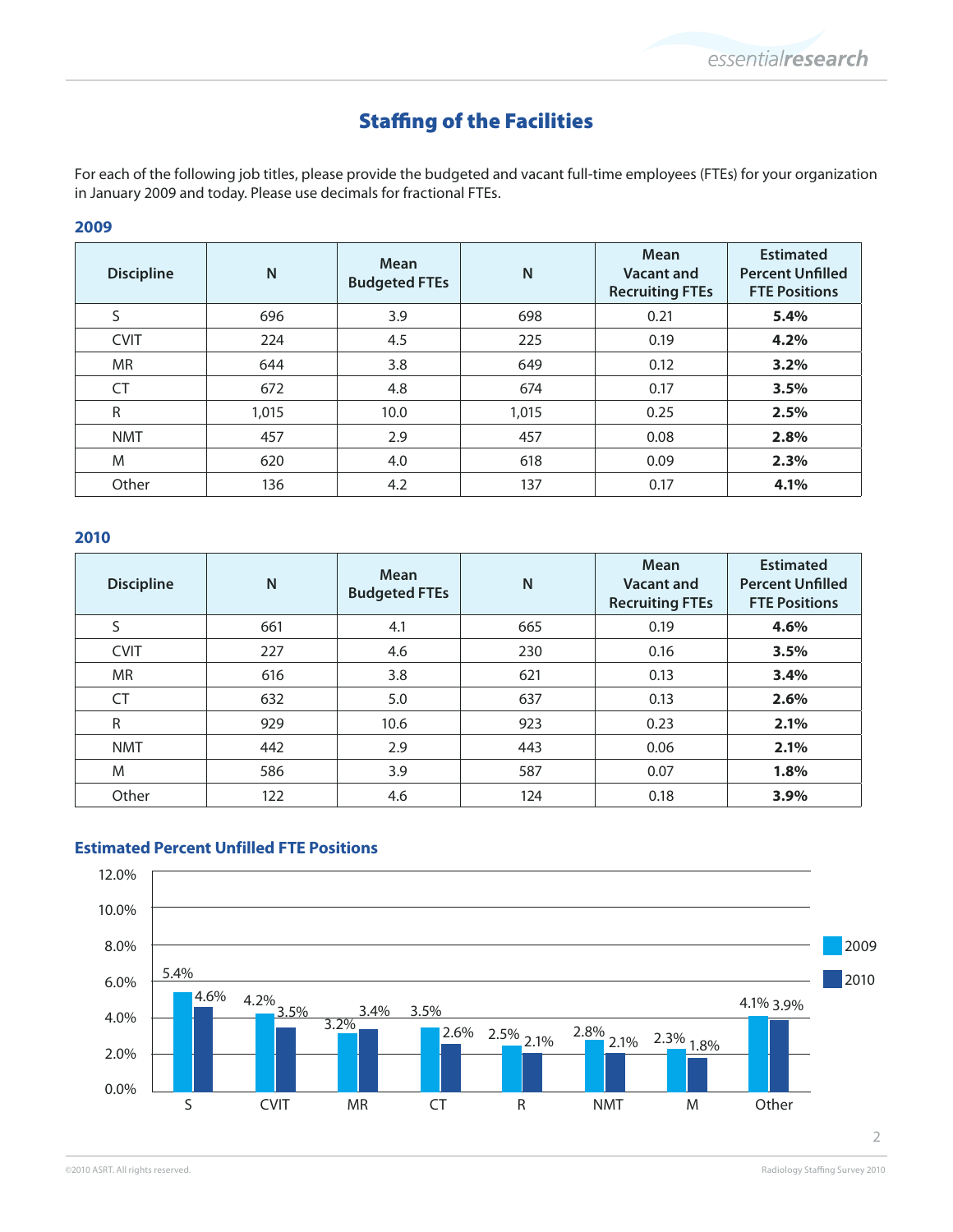|             | 2003  | 2004    | 2005 | 2006 | 2007 | 2008 | 2009 | 2010 |
|-------------|-------|---------|------|------|------|------|------|------|
| R           | 10.3% | 7.7%    | 5.4% | 4.5% | 3.7% | 3.4% | 2.5% | 2.1% |
| CT          | 8.5%  | 5.3%    | 5.9% | 5.1% | 3.9% | 4.4% | 3.5% | 2.6% |
| <b>MR</b>   | 9.0%  | $6.9\%$ | 7.4% | 6.2% | 4.4% | 4.5% | 3.2% | 3.4% |
| M           | 7.2%  | 6.2%    | 6.2% | 4.9% | 5.5% | 4.2% | 2.3% | 1.8% |
| <b>NMT</b>  | 10.9% | $6.9\%$ | 8.0% | 5.7% | 4.7% | 3.6% | 2.8% | 2.1% |
| <b>CVIT</b> | 14.6% | 10.2%   | 8.6% | 7.9% | 8.5% | 9.2% | 4.2% | 3.5% |
|             | 11.7% | 9.7%    | 9.1% | 9.1% | 8.3% | 7.8% | 5.4% | 4.6% |

# **Longitudinal Tracking of Estimated Percent of Unfilled FTE Positions**

# **Longitudinal Tracking of Estimated Percent of Unfilled FTE Positions**

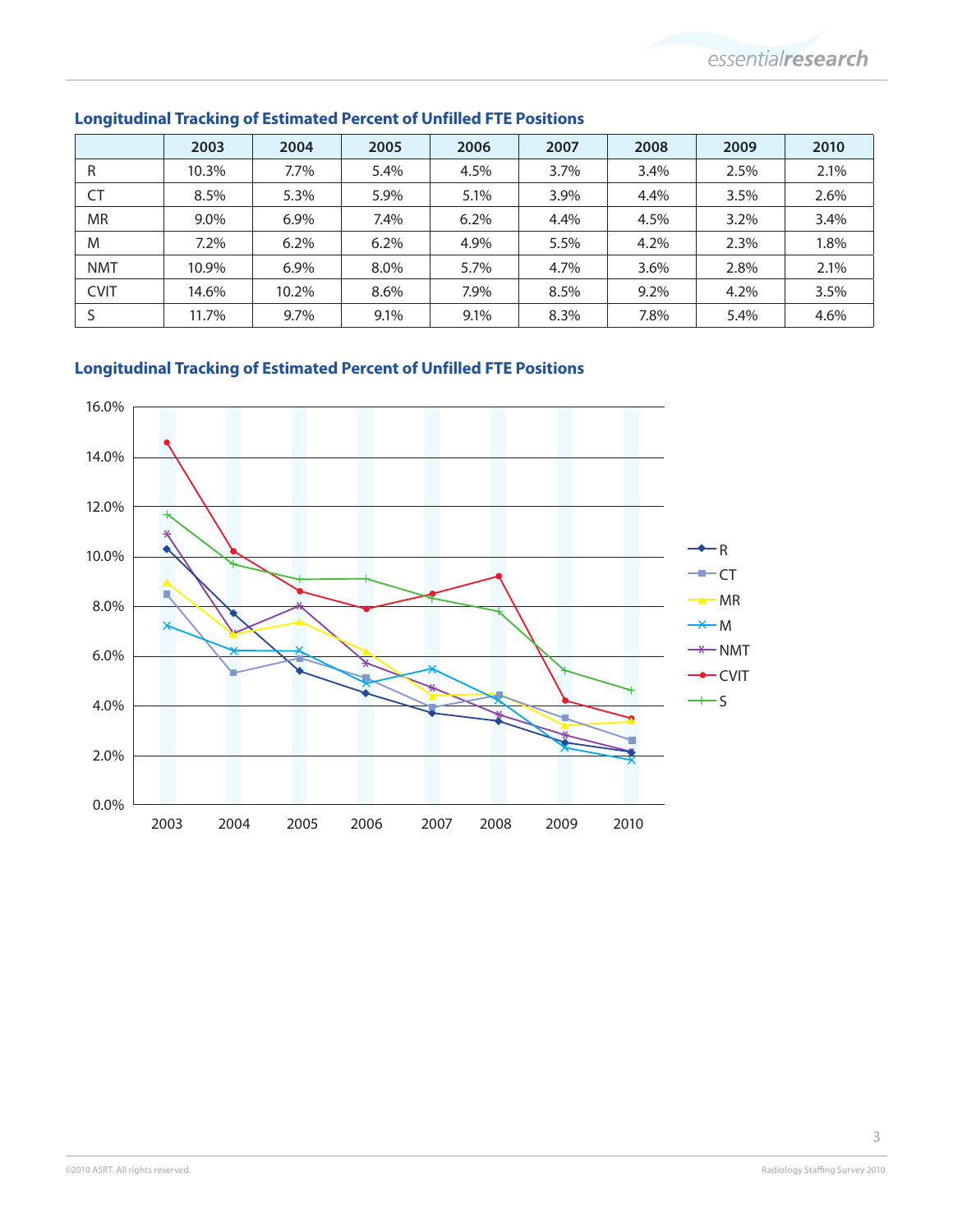| <b>Discipline</b>   | <b>Statistic</b> | <b>Mountain</b> | <b>Pacific</b> | South<br><b>Atlantic</b> | Mid-<br><b>Atlantic</b> | East-<br><b>North</b><br><b>Central</b> | <b>New</b><br><b>England</b> | West-<br><b>North</b><br>Central | West-<br>South<br>Central | East-<br>South<br>Central |
|---------------------|------------------|-----------------|----------------|--------------------------|-------------------------|-----------------------------------------|------------------------------|----------------------------------|---------------------------|---------------------------|
| R                   | N                | 77              | 93             | 170                      | 96                      | 150                                     | 57                           | 109                              | 100                       | 64                        |
|                     | $\frac{0}{0}$    | 1.6%            | 2.9%           | 2.5%                     | 2.4%                    | 3.0%                                    | 2.2%                         | 1.1%                             | 1.1%                      | 1.3%                      |
| CT                  | N                | 50              | 71             | 122                      | 73                      | 94                                      | 39                           | 62                               | 69                        | 40                        |
|                     | $\%$             | 3.8%            | 3.5%           | 3.4%                     | 3.4%                    | 1.5%                                    | 2.0%                         | 2.1%                             | 1.3%                      | 1.0%                      |
| <b>MR</b>           | $\mathsf{N}$     | 53              | 75             | 109                      | 74                      | 102                                     | 35                           | 55                               | 65                        | 38                        |
|                     | $\frac{0}{0}$    | 3.8%            | 4.8%           | 5.8%                     | 3.2%                    | 1.7%                                    | 0.7%                         | 4.4%                             | 2.3%                      | 1.6%                      |
| M                   | N                | 42              | 68             | 109                      | 78                      | 85                                      | 42                           | 59                               | 56                        | 36                        |
|                     | $\%$             | 0.9%            | 2.9%           | 2.3%                     | 1.4%                    | 1.6%                                    | 2.0%                         | 1.1%                             | 3.2%                      | 0.6%                      |
| <b>NMT</b>          | N                | 33              | 50             | 85                       | 61                      | 64                                      | 28                           | 30                               | 49                        | 33                        |
|                     | $\%$             | 2.0%            | 2.6%           | 2.9%                     | 1.2%                    | $0.0\%$                                 | 0.0%                         | 3.8%                             | 5.9%                      | 0.0%                      |
| <b>CVIT</b>         | $\mathsf{N}$     | 15              | 27             | 49                       | 32                      | 33                                      | 9                            | 17                               | 27                        | 12                        |
|                     | $\%$             | 17.5%           | 3.4%           | 2.0%                     | 4.7%                    | 0.6%                                    | 3.6%                         | 4.0%                             | 2.0%                      | 1.4%                      |
| S                   | N                | 52              | 80             | 117                      | 80                      | 95                                      | 42                           | 64                               | 73                        | 45                        |
|                     | $\%$             | 7.2%            | 5.0%           | 5.6%                     | 5.1%                    | 6.0%                                    | 5.5%                         | 2.4%                             | 2.0%                      | 3.0%                      |
| Other               | N                | 8               | 15             | 24                       | 18                      | 17                                      | 9                            | 14                               | 10                        | 7                         |
|                     | $\%$             | 4.6%            | 1.2%           | 3.3%                     | 2.3%                    | 6.1%                                    | 8.9%                         | 5.6%                             | 0.0%                      | $0.0\%$                   |
| <b>Overall Mean</b> |                  | 3.9%            | 3.6%           | 3.6%                     | 2.9%                    | 2.5%                                    | 2.5%                         | 2.4%                             | 2.3%                      | 1.3%                      |

#### **2010 Estimated Percent of Unfilled FTE Positions by Geographic Region a**

<sup>a</sup> Mountain: Idaho, Montana, Wyoming, Nevada, Utah, Colorado, Arizona, and New Mexico

Pacific: Alaska, Washington, Oregon, California and Hawaii

South Atlantic: Delaware, Maryland, District of Columbia, Virginia, West Virginia, North Carolina, South Caroline and Georgia.

Mid-Atlantic: New York, Pennsylvania and New Jersey.

East-North Central: Wisconsin, Michigan, Illinois, Indiana and Ohio.

New England: Maine, New Hampshire, Vermont, Massachusetts, Rhode Island and Connecticut.

West-North Central: Missouri, North Dakota, South Dakota, Nebraska, Kansas, Minnesota and Iowa.

West-South Central: Oklahoma, Texas, Arkansas and Louisiana.

East-South Central: Kentucky, Tennessee, Mississippi and Alabama.

# **Overall Mean Estimated Percent of Unfilled FTE Positions by Geographic Region**

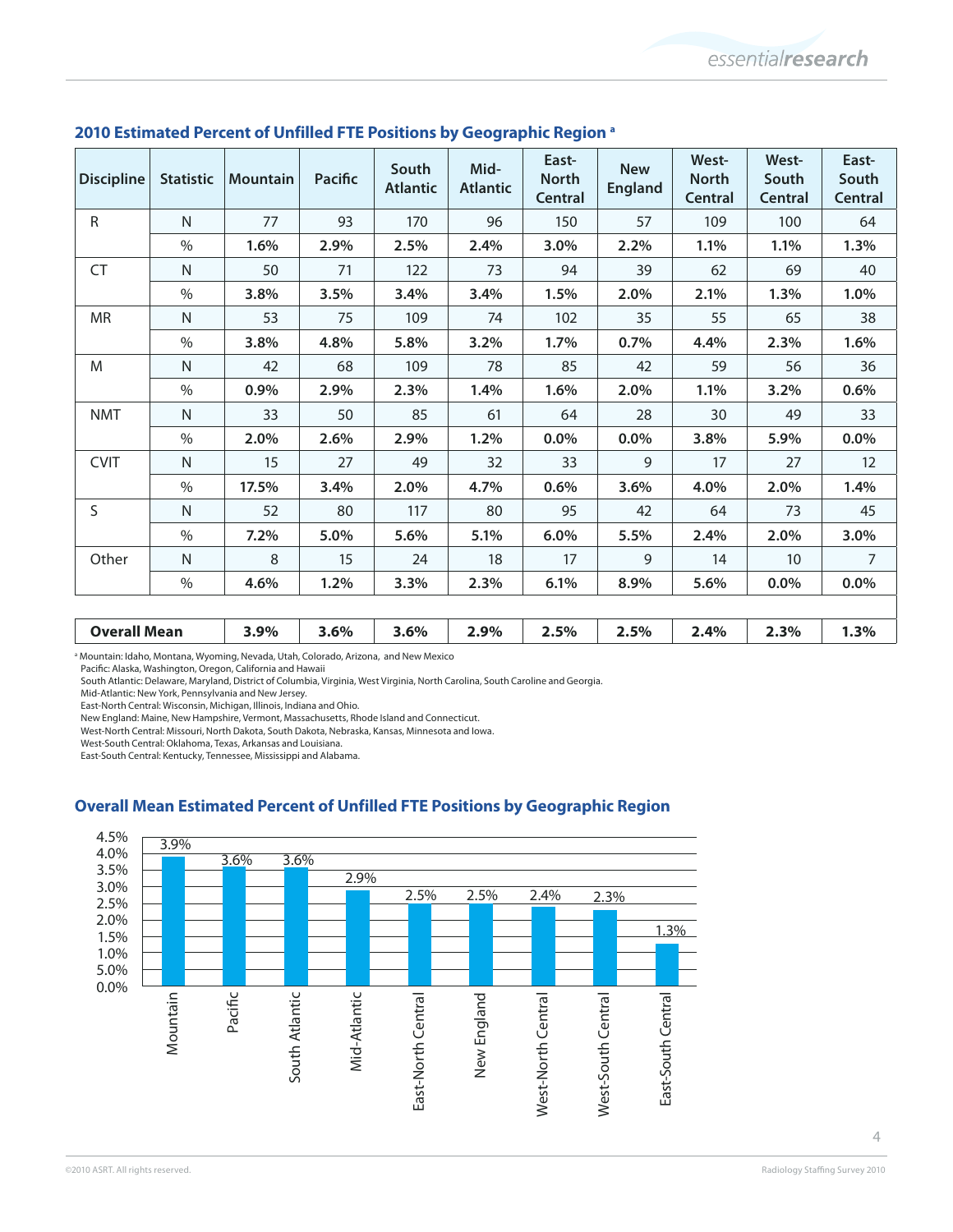## **If budgeted FTEs in any of these disciplines have increased over the past year, what do you believe is the reason (or reasons) for this change?**

| <b>Reasons</b>                                                                                                                             |       | <b>Responses</b> |         |  |
|--------------------------------------------------------------------------------------------------------------------------------------------|-------|------------------|---------|--|
|                                                                                                                                            | N     | Percent          | Cases   |  |
| No increase has occurred.                                                                                                                  | 921   | 61.6%            | 71.2%   |  |
| Change in patient demand.                                                                                                                  | 188   | 12.6%            | 14.5%   |  |
| Change in patient throughput per day, per R.T., leading to change in the<br>number of FTEs required to handle the workload.                | 122   | 8.2%             | 9.4%    |  |
| Change in average number of hours worked per week by our R.T.s,<br>leading to a change in number of R.T.s required to handle the workload. | 87    | 5.8%             | $6.7\%$ |  |
| Change in overall department or facility budget.                                                                                           | 83    | 5.6%             | $6.4\%$ |  |
| Change in ease of filling budgeted FTE positions.                                                                                          | 19    | $1.3\%$          | 1.5%    |  |
| Other                                                                                                                                      | 74    | 5.0%             | 5.7%    |  |
| <b>Total</b>                                                                                                                               | 1,494 | 100.0%           | 115.5%  |  |



# **Reasons for Increase in FTEs**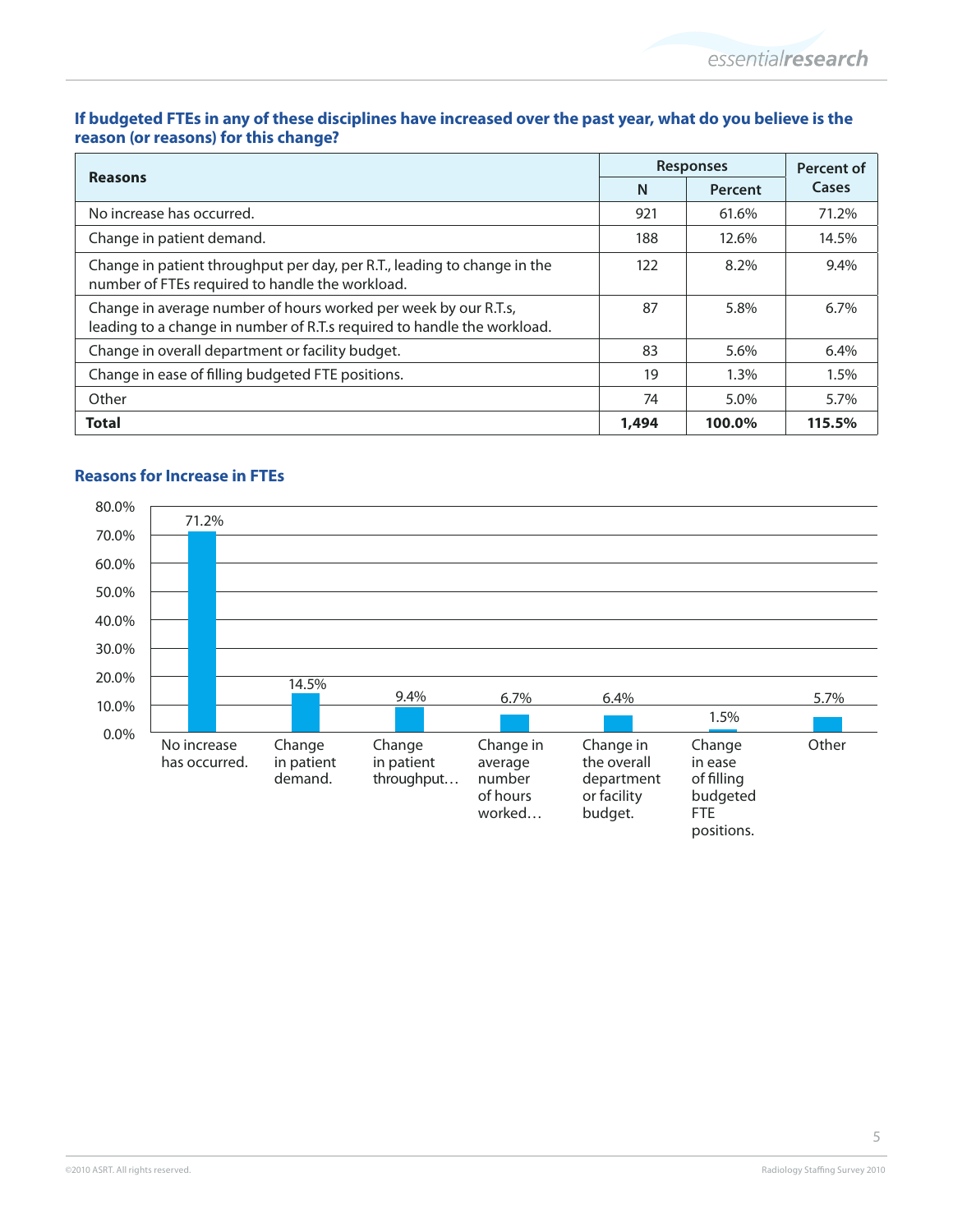# **If budgeted FTEs in any of these disciplines have decreased over the past year, what do you believe is the reason (or reasons) for this change?**

|                                                                                                                                            |       | <b>Responses</b> |        |  |
|--------------------------------------------------------------------------------------------------------------------------------------------|-------|------------------|--------|--|
| <b>Reasons</b>                                                                                                                             | N     | Percent          | Cases  |  |
| No decrease has occurred.                                                                                                                  | 808   | 49.6%            | 62.0%  |  |
| Change in patient demand.                                                                                                                  | 240   | 14.7%            | 18.4%  |  |
| Change in overall department or facility budget.                                                                                           | 237   | 14.5%            | 18.2%  |  |
| Change in patient throughput per day, per R.T., leading to change in the<br>number of FTEs required to handle the workload.                | 166   | 10.2%            | 12.7%  |  |
| Change in average number of hours worked per week by our R.T.s, leading to<br>a change in number of R.T.s required to handle the workload. | 75    | 4.6%             | 5.8%   |  |
| Change in ease of filling budgeted FTE positions.                                                                                          | 34    | 2.1%             | 2.6%   |  |
| Other                                                                                                                                      | 69    | 4.2%             | 5.3%   |  |
| <b>Total</b>                                                                                                                               | 1,629 | 100.0%           | 125.0% |  |



# **Reasons for decrease in FTEs**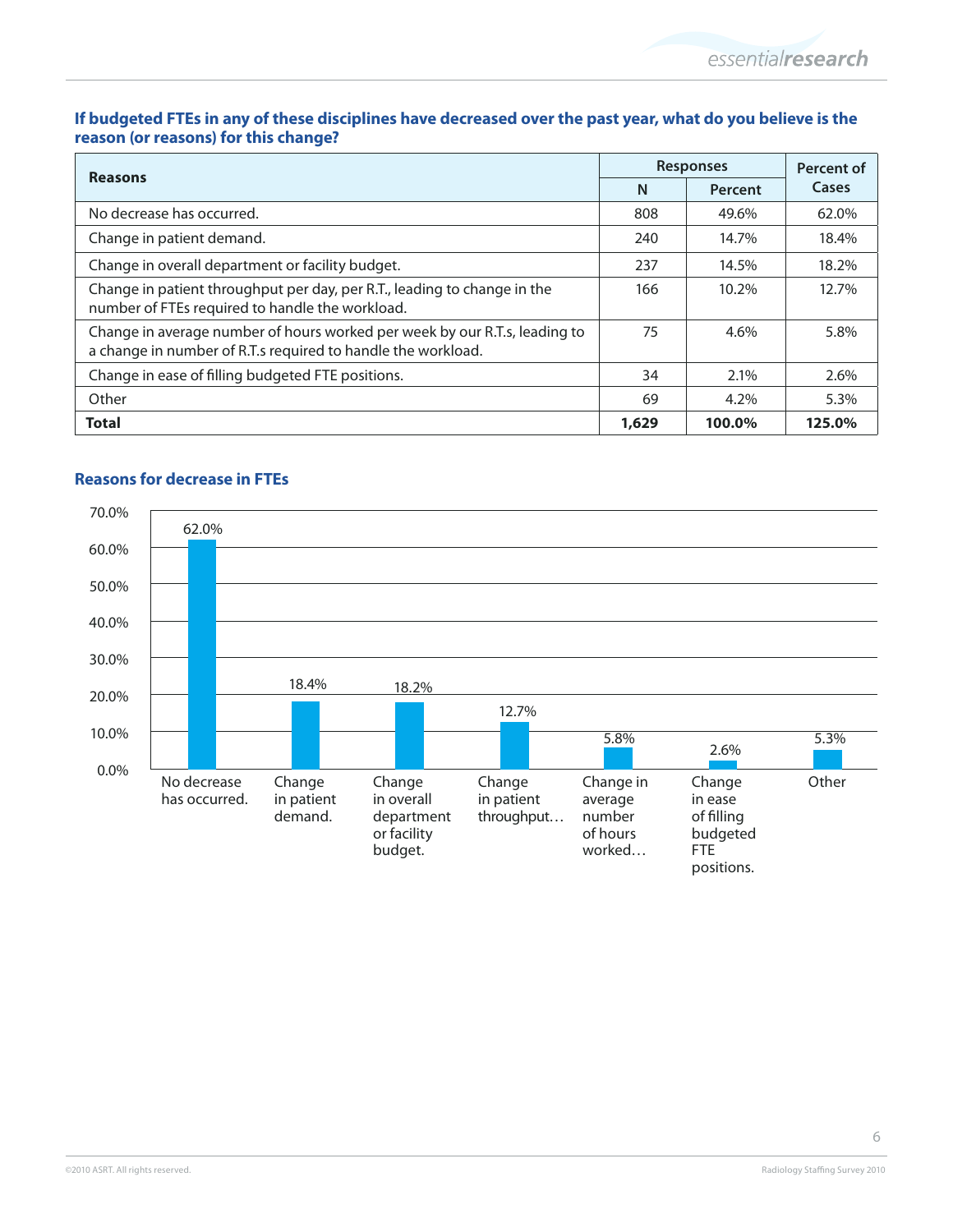# Demographics

# **Job Title**

| <b>Job Title</b>                           | <b>Frequency</b> | Percent | <b>Valid Percent</b> |
|--------------------------------------------|------------------|---------|----------------------|
| Department/facility<br>manager or director | 687              | 41.5%   | 42.4%                |
| Chief technologist                         | 543              | 32.8%   | 33.5%                |
| Other                                      | 392              | 23.7%   | 24.2%                |
| Missing                                    | 32               | 1.9%    |                      |
| Total                                      | 1,654            | 100.0%  | 100.0%               |

# **Job Title**



# **Type of Facility**

| <b>Type of Facility</b>   | <b>Frequency</b> | Percent | <b>Valid Percent</b> |
|---------------------------|------------------|---------|----------------------|
| Community hospital        | 652              | 39.4%   | 40.9%                |
| Freestanding clinic       | 492              | 29.7%   | 30.8%                |
| Teaching facility         | 77               | 4.7%    | 4.8%                 |
| Government hospital       | 60               | 3.6%    | 3.8%                 |
| University medical center | 52               | 3.1%    | 3.3%                 |
| Other                     | 263              | 15.9%   | 16.5%                |
| Missing                   | 58               | 3.5%    |                      |
| Total                     | 1,654            | 100.0%  | 100.0%               |

# **Type of Facility**

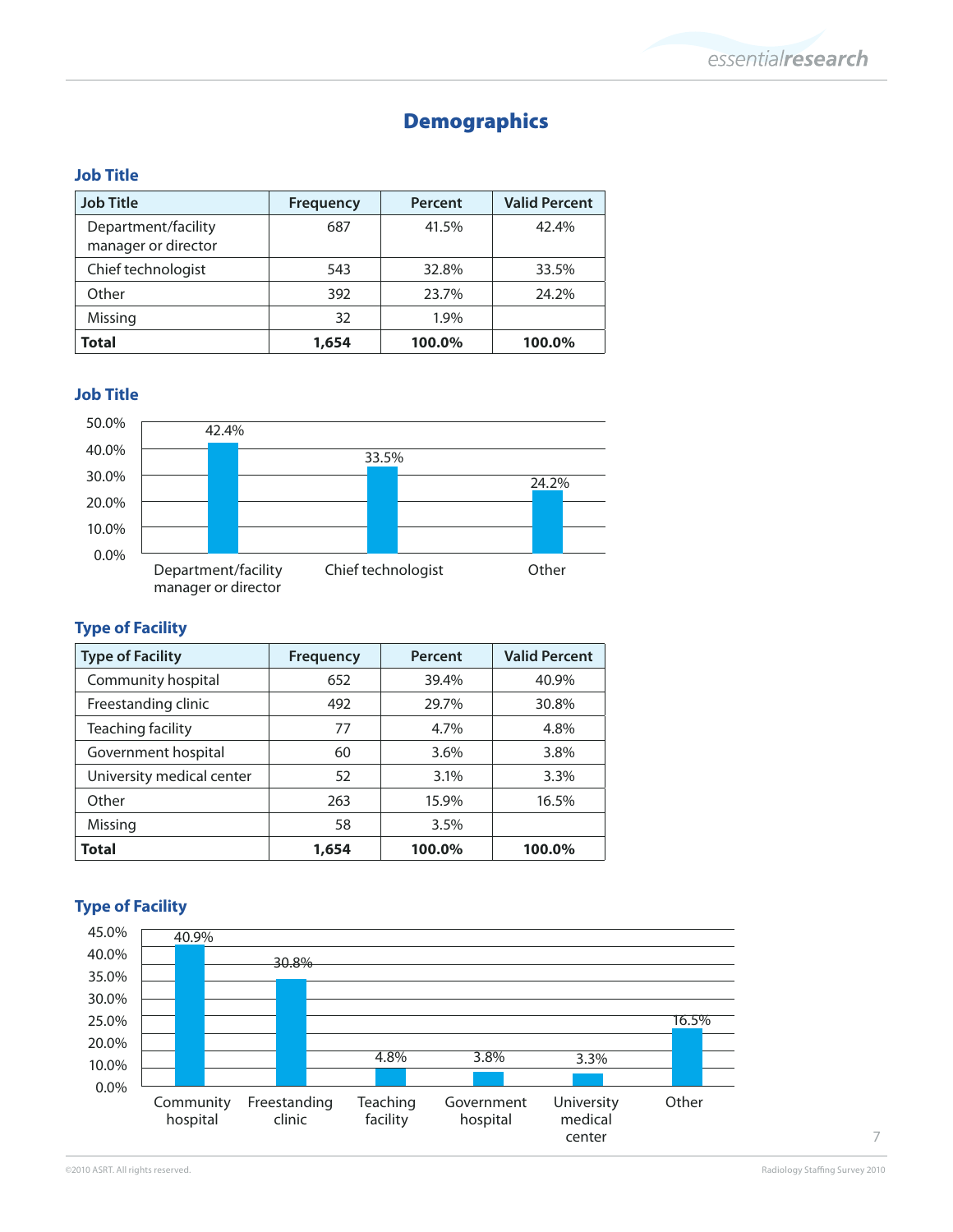# **Radiology Services Provided in Your Facility**

|                               | <b>Responses</b> | Percent of |        |
|-------------------------------|------------------|------------|--------|
| <b>Reasons</b>                | N                | Percent    | Cases  |
| Radiography                   | 1,422            | 19.4%      | 87.3%  |
| Sonography                    | 1,132            | 15.5%      | 69.5%  |
| Computed tomography           | 1.074            | 14.7%      | 66.0%  |
| Magnetic resonance imaging    | 1,074            | 14.7%      | 66.0%  |
| Mammography                   | 979              | 13.4%      | 60.1%  |
| Nuclear medicine/PET          | 825              | 11.3%      | 50.7%  |
| Cardiovascular interventional | 491              | 6.7%       | 30.2%  |
| Other                         | 328              | 4.5%       | 20.1%  |
| Total                         | 7,325            | 100.0%     | 449.9% |

# **Radiology Services Provided in Your Facility**

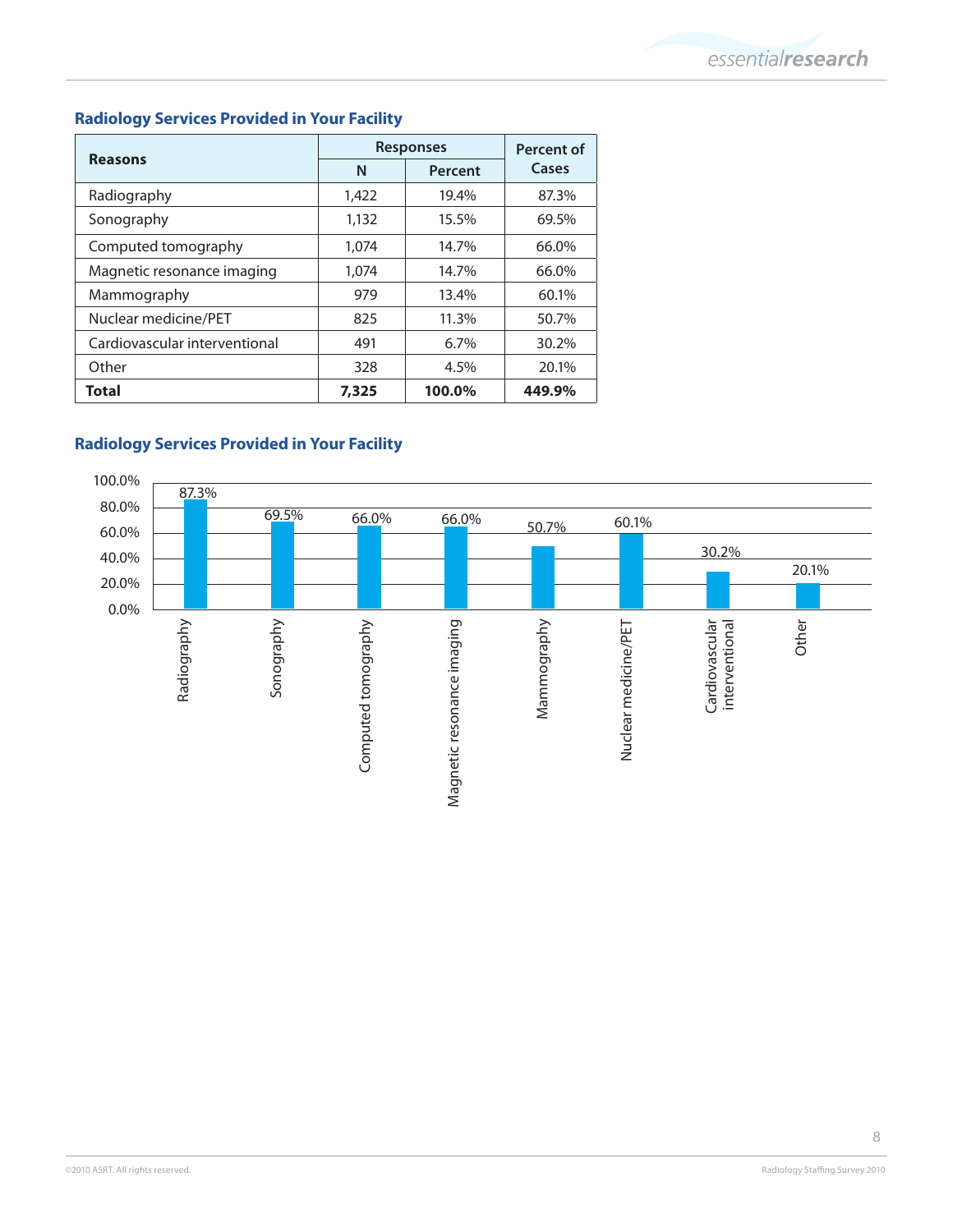# **Location of Facility**

| <b>Location of Facility</b> | <b>Frequency</b> | Percent | <b>Valid Percent</b> |
|-----------------------------|------------------|---------|----------------------|
| Suburban                    | 647              | 39.1%   | 39.7%                |
| Urban                       | 499              | 30.2%   | 30.6%                |
| Rural                       | 483              | 29.2%   | 29.7%                |
| Missing                     | 25               | 1.5%    |                      |
| <b>Total</b>                | 1,654            | 100.0%  | 100.0%               |

# **Location of Facility**



# **State**

| <b>State</b> | N  |
|--------------|----|
| AK           | 8  |
| AL           | 29 |
| AR           | 32 |
| AZ           | 38 |
| CA           | 94 |
| CO           | 31 |
| CT           | 23 |
| DE           | 5  |
| FL           | 63 |
| GA           | 50 |

| N  |
|----|
| 7  |
| 16 |
| 11 |
| 46 |
| 34 |
| 33 |
| 20 |
| 36 |
| 46 |
| 28 |
|    |

| <b>State</b> | Ν  |
|--------------|----|
| МE           | 12 |
| MI           | 44 |
| ΜN           | 64 |
| МO           | 40 |
| MS           | 18 |
| МT           | 10 |
| ΝC           | 76 |
| ΝD           | 8  |
| NE           | 10 |
| NΗ           | 17 |

| <b>State</b> | N  |
|--------------|----|
| NJ           | 40 |
| ΝM           | 11 |
| NV           | 10 |
| ΝY           | 87 |
| ΟH           | 67 |
| ОK           | 39 |
| OR           | 22 |
| PA           | 63 |
| RI           | 13 |
| SC           | 25 |

| <b>State</b> | N  |  |
|--------------|----|--|
| <b>SD</b>    | 10 |  |
| <b>TN</b>    | 54 |  |
| ТX           | 60 |  |
| UT           | 10 |  |
| VA           | 45 |  |
| VT           | 5  |  |
| <b>WA</b>    | 37 |  |
| WI           | 51 |  |
| WV           | 9  |  |
| WY           | 7  |  |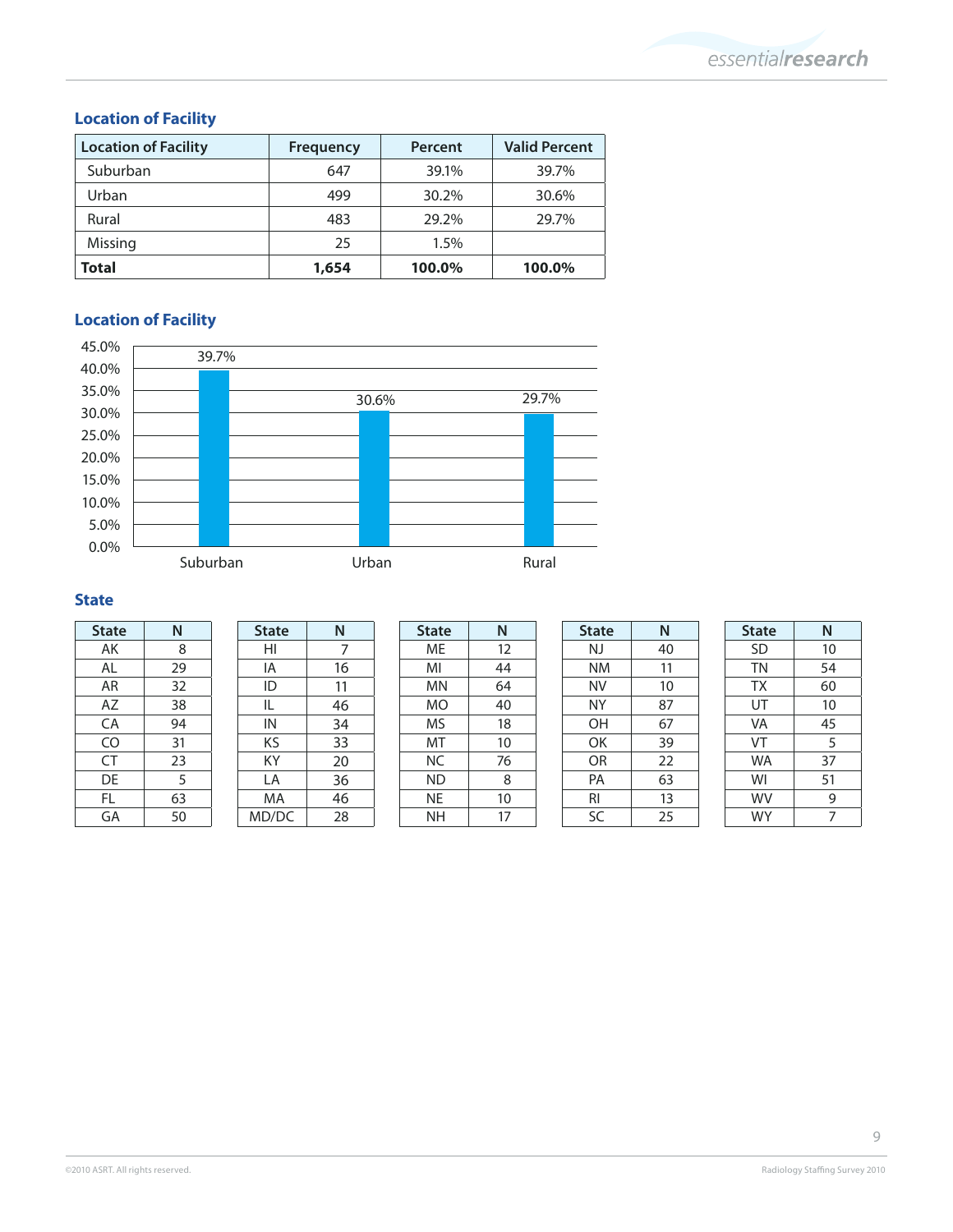# Recruitment and Retention

# **Describe how your facility's overall recruitment of R.T.s in the past few months compares to the recruitment at the beginning of calendar year 2009.**

|                          | <b>Frequency</b> | Percent | <b>Valid Percent</b> |
|--------------------------|------------------|---------|----------------------|
| Much more difficult      | 28               | 1.7%    | 1.8%                 |
| <b>Difficult</b>         | 65               | 3.9%    | 4.1%                 |
| Same                     | 356              | 21.5%   | 22.4%                |
| Easy                     | 166              | 10.0%   | 10.4%                |
| Much more easy           | 111              | 6.7%    | 7.0%                 |
| Currently not recruiting | 865              | 52.3%   | 54.4%                |
| Missing                  | 63               | 3.8%    |                      |
| <b>Total</b>             | 1,654            | 100.0%  | 100.0%               |

# **Recruitment of R.T.s**

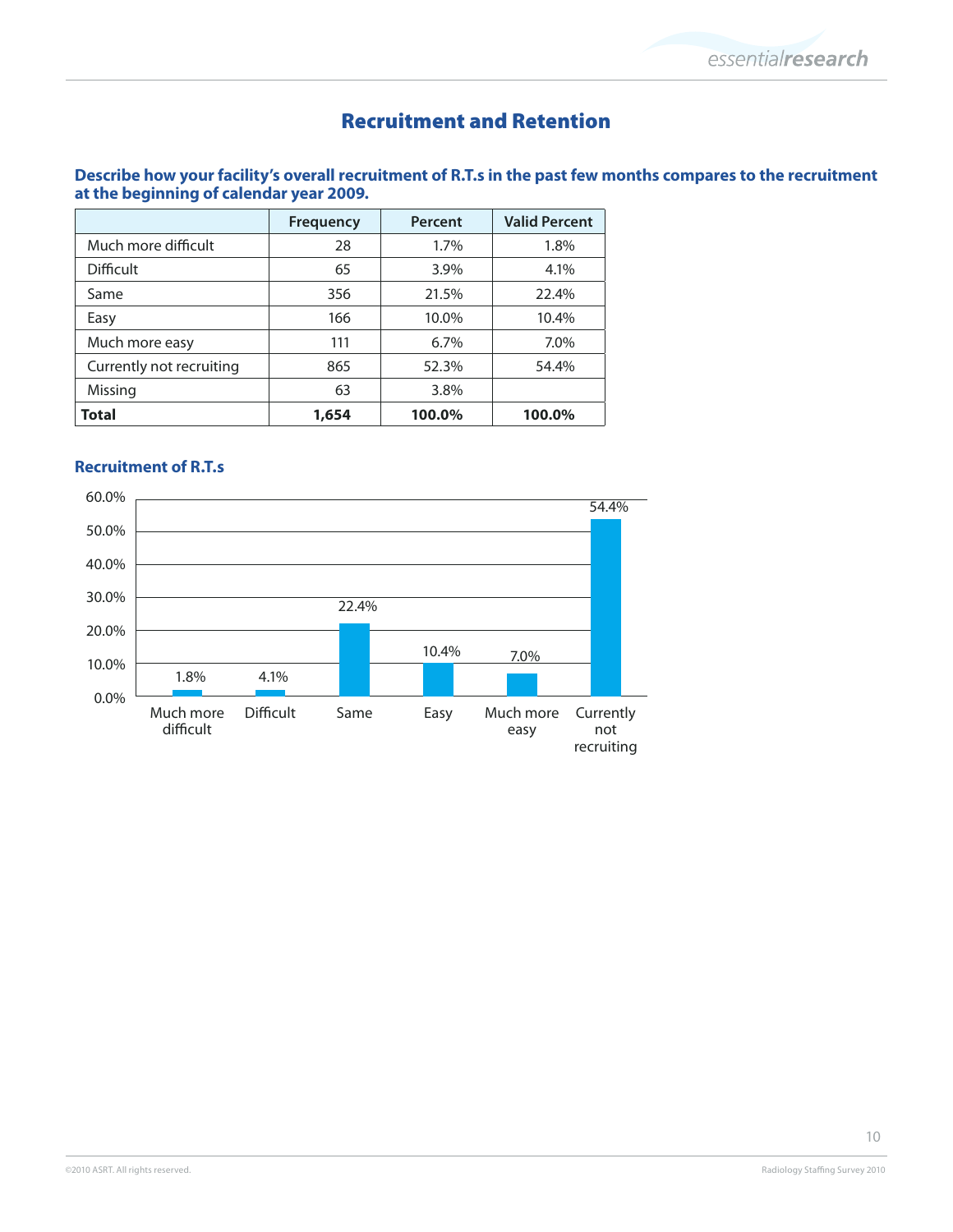# **Describe how your facility's turnover rate of employees in the past few months compares to the turnover rate at the beginning of calendar year 2009.**

|                             | <b>Frequency</b> | Percent | <b>Valid Percent</b> |
|-----------------------------|------------------|---------|----------------------|
| Much lower                  | 82               | 5.0%    | 8.3%                 |
| Lower                       | 120              | 7.3%    | 12.1%                |
| Same                        | 270              | 16.3%   | 27.2%                |
| Higher                      | 50               | 3.0%    | 5.0%                 |
| Much higher                 | 9                | 0.5%    | $0.9\%$              |
| There has been no turnover. | 462              | 27.9%   | 46.5%                |
| Missing                     | 661              | 40.0%   |                      |
| <b>Total</b>                | 1,654            | 100.0%  | 100.0%               |

# **Employee Turnover Rate**



11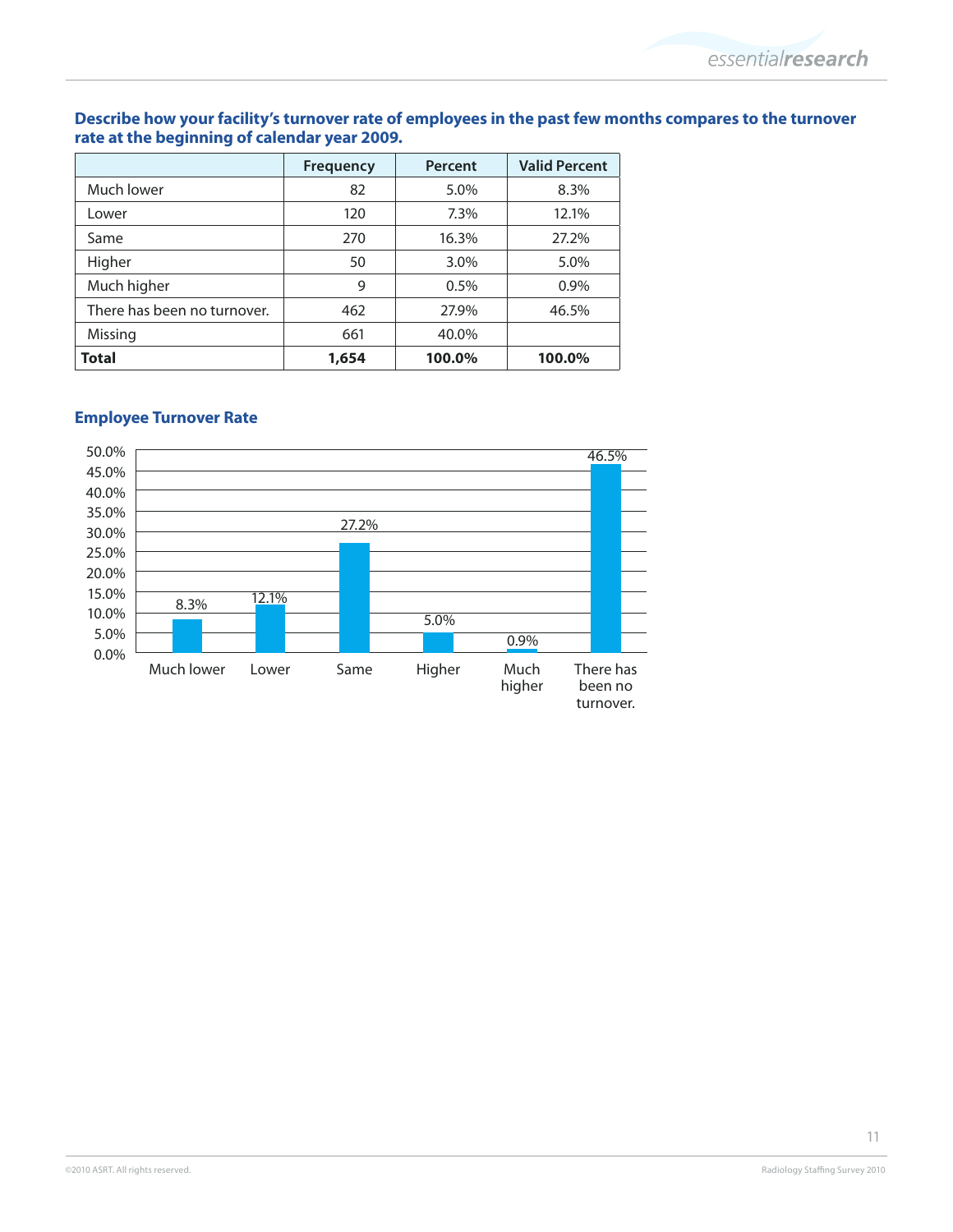

# Appendix A

#### **Cover Letter**



15000 Central Ave. SE, Albuquerque, NM 87123-3909 505-298-4500 · 800-444-2778 · Fax 505-298-5063 · www.asrt.org

Dear Radiology Facility Manager:

We would appreciate your help with the ASRT's effort to gauge the vacant and recruiting rates by participating in the 2010 Radiology Staffing Survey. This year's survey is the fourth in a longitudinal series of staffing surveys that will provide updates on vacant and recruiting rates, as well as factors responsible for any changes in those rates. This information will be shared with the radiologic technology community via a report posted on the ASRT website.

You will be asked for your current and January 2009 budgeted full-time employees (FTEs), as well as the number of budgeted FTEs that are vacant. You may find it useful to have those figures on hand before starting the questionnaire.

By participating in the survey, you will have the opportunity to enter your name in a drawing to win one of three \$100 Visa gift cards.

Please complete the questionnaire online by clicking on the following link: http://asrt.checkboxonline.com/radstaff2010.aspx.

If you have any questions, please contact ASRT Director of Research John Culbertson at jculbertson@asrt.org.

Thank you for your help with this important survey.

Sincerely,

1 /hml

Myke Kudlas Vice President of Research and Education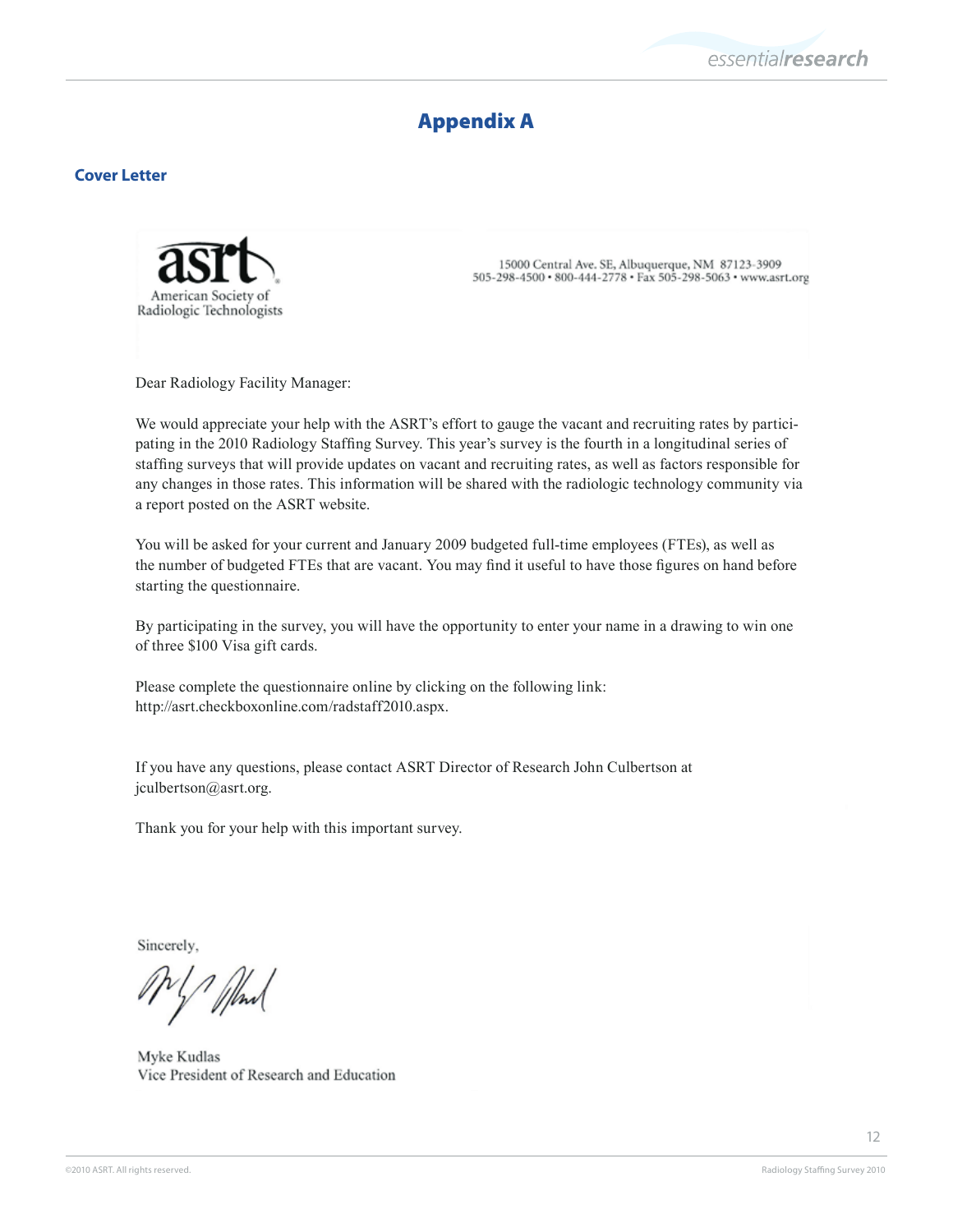# Survey Instrument

#### **1. Your title:**

Department/facility manager or director Chief technologist Other (please specify below.)

Please specify "other" title:

- **2. Are you a certified radiology administrator (CRA)?** Yes No
- **3. Are you or any of your employees a certified imaging informatics professional (CIIP)?** Yes No
- **4. Please select any of the following managerial professional development opportunities you would be interested in. (Check all that apply.)**

Human resources Budgeting Time management Quality management Billing Other (please specify below)

Please specify "other" professional development areas that you would be interested in:

5. Type of facility: Community hospital Government hospital University medical center Freestanding clinic Teaching facility Other (please specify below.)

Please specify "other" facility:

#### **6. Radiology services provided in your facility: (check all that apply.)**

Radiography Computed tomography Magnetic resonance imaging Mammography Nuclear medicine/PET Cardiovascular interventional Sonography Other (please specify below.)

Please specify "other" radiology services provided in your facility:

## **7. Location of facility:**

Rural Suburban Urban

8. State: (two-letter abbreviation)

**9. For each of the following job titles, please provide the budgeted and vacant full-time employees (FTEs) for your organization in January 2009 and today. Please use decimals for fractional FTEs. Leave rows blank for any job titles not available at your facility.**  Radiographer CT technologist MR technologist Mammographer Nuclear medicine/PET technologist Cardiovascular interventionalist technologist Sonographer Other (please specify below)

Please specify "other" job title(s):

#### **10. If budgeted FTEs in any of these disciplines have increased over the past year, what do you believe is the reason (or reasons) for this change? (check all that apply.)**

Change in patient demand. Change in overall department or facility budget. Change in ease of filling budgeted FTE positions. Change in patient throughput per day, per R.T., leading to change in the number of FTEs required to handle the workload. Change in average number of hours worked per week

by our R.T.s, leading to a change in number of R.T.s required to handle the workload. No increase has occurred. Other (please specify below.)

Please specify "other" reason(s) why FTEs have increased: